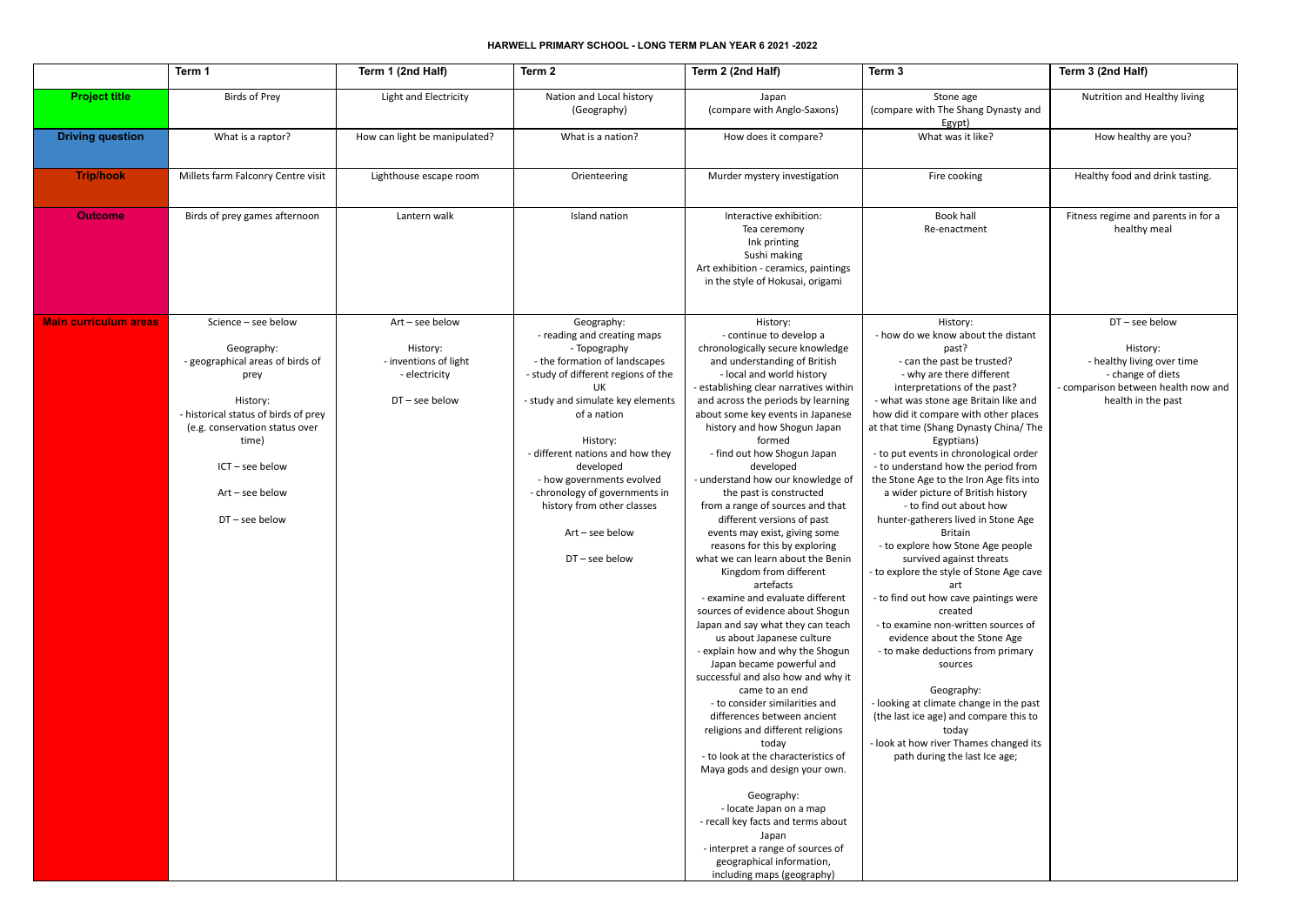|                                                                                                                                                                                                                                |                                                                                                                                                                                                                                                                                                                                                                                                                                                                                      |                                                                                                                                                     | - locate the Shogun Japan                                                                                                                                                                                                       |                                                                                                                                                                                                                                                                      |                                                                                                                                                    |
|--------------------------------------------------------------------------------------------------------------------------------------------------------------------------------------------------------------------------------|--------------------------------------------------------------------------------------------------------------------------------------------------------------------------------------------------------------------------------------------------------------------------------------------------------------------------------------------------------------------------------------------------------------------------------------------------------------------------------------|-----------------------------------------------------------------------------------------------------------------------------------------------------|---------------------------------------------------------------------------------------------------------------------------------------------------------------------------------------------------------------------------------|----------------------------------------------------------------------------------------------------------------------------------------------------------------------------------------------------------------------------------------------------------------------|----------------------------------------------------------------------------------------------------------------------------------------------------|
|                                                                                                                                                                                                                                |                                                                                                                                                                                                                                                                                                                                                                                                                                                                                      |                                                                                                                                                     | Art - see below                                                                                                                                                                                                                 |                                                                                                                                                                                                                                                                      |                                                                                                                                                    |
|                                                                                                                                                                                                                                |                                                                                                                                                                                                                                                                                                                                                                                                                                                                                      |                                                                                                                                                     | DT-see below                                                                                                                                                                                                                    |                                                                                                                                                                                                                                                                      |                                                                                                                                                    |
| Being me in my world                                                                                                                                                                                                           | Celebrating difference                                                                                                                                                                                                                                                                                                                                                                                                                                                               | Dreams and goals                                                                                                                                    | Healthy me                                                                                                                                                                                                                      | Relationships                                                                                                                                                                                                                                                        | Changing me                                                                                                                                        |
| Fable story -<br>Why does the Seagull always cry?                                                                                                                                                                              | Quest story $-$<br>The Torch                                                                                                                                                                                                                                                                                                                                                                                                                                                         | Adventure story-<br>Robinson Crusoe                                                                                                                 | Traditional/ledged story -<br>Who is the Thief?                                                                                                                                                                                 | Overcoming the monster story -<br>The Mammoth Hunter                                                                                                                                                                                                                 | Rags to Riches story -<br>The Smiling Princes                                                                                                      |
| Poetry                                                                                                                                                                                                                         |                                                                                                                                                                                                                                                                                                                                                                                                                                                                                      |                                                                                                                                                     | The Peach Boy (Kamishibai - paper<br>theatre)                                                                                                                                                                                   |                                                                                                                                                                                                                                                                      |                                                                                                                                                    |
| Non-chronological report -                                                                                                                                                                                                     | Instructions-                                                                                                                                                                                                                                                                                                                                                                                                                                                                        | Recount-                                                                                                                                            | Explanation text-                                                                                                                                                                                                               | Discussion text-                                                                                                                                                                                                                                                     | Persuasive text-                                                                                                                                   |
| bird of prey                                                                                                                                                                                                                   | mirror signal                                                                                                                                                                                                                                                                                                                                                                                                                                                                        | diary entry                                                                                                                                         | Japan                                                                                                                                                                                                                           | Were caves the best place to live?<br>Should we kill animals for meat?<br>Would you rather be a hunter or a<br>gatherer?                                                                                                                                             | Eat healthily                                                                                                                                      |
| Mortal engines                                                                                                                                                                                                                 | The Indian in the cupboard                                                                                                                                                                                                                                                                                                                                                                                                                                                           | Holes                                                                                                                                               | Howl's moving castle                                                                                                                                                                                                            | The Hobbit                                                                                                                                                                                                                                                           | The Hobbit                                                                                                                                         |
| Data handling (classification)                                                                                                                                                                                                 |                                                                                                                                                                                                                                                                                                                                                                                                                                                                                      | Scaling and measurement (maps),<br>national economy, taxation and use<br>of currencies.                                                             |                                                                                                                                                                                                                                 |                                                                                                                                                                                                                                                                      | Scaling, measuring, data handling and<br>costing                                                                                                   |
| - Living things and their habitats -<br>nocturnal animals, life cycles, food<br>chain<br>- Interdependence and adaptation<br>of species<br>Identifying/Classifying/Grouping                                                    | Light - electrical circuits.<br><b>Comparative/Fair testing</b>                                                                                                                                                                                                                                                                                                                                                                                                                      | Electricity<br><b>Observing over time, Researching,</b><br><b>Comparative/Fair testing, Pattern</b><br>seeking,<br>Identifying/Classifying/Grouping | Bright Ideas starter and Science<br>investigations based on prior<br>learning, including all lines of<br>scientific enquiry<br><b>Observing over time, Researching,</b><br><b>Comparative/Fair testing, Pattern</b><br>seeking, | Evolution and inheritance<br>- how fruits grow<br>- plant identification<br>- food chains<br>- animal survival and extinction<br>- materials - properties of wood and<br>flint                                                                                       | Animals, including humans - focus on<br>nutrition and healthy eating<br><b>Observing over time</b><br><b>Pattern seeking</b><br><b>Researching</b> |
| <b>Pattern seeking</b>                                                                                                                                                                                                         |                                                                                                                                                                                                                                                                                                                                                                                                                                                                                      |                                                                                                                                                     |                                                                                                                                                                                                                                 | <b>Identifying/Classifying/Grouping</b><br><b>Pattern seeking</b>                                                                                                                                                                                                    |                                                                                                                                                    |
| Research, safe use of the internet,<br>blog.<br>E-safety                                                                                                                                                                       | Programming<br>E-safety                                                                                                                                                                                                                                                                                                                                                                                                                                                              | Use of mapping and satellite<br>imagery, research, blog.<br>E-safety                                                                                | Programming                                                                                                                                                                                                                     | Researching                                                                                                                                                                                                                                                          | Research, science video clips<br>E-safety                                                                                                          |
| - develop drawing through:<br>line, tone, pattern, texture<br>- use different techniques for<br>different purposes i.e. shading,<br>hatching within their own work,<br>understanding which works well in<br>their work and why | - explore colour mixing and blending<br>techniques with coloured pencils<br>- mix colour, shades and tones with<br>confidence building on previous<br>knowledge<br>- understanding which works well in<br>their work and why<br>- purposely control the types of<br>marks made and experiment with<br>different effects and textures inc:<br>blocking in colour, washes, thickened<br>paint creating textural effects<br>Work in a sustained and<br>independent way to develop their | - use collages (textiles) to<br>create a national flag                                                                                              | - ink printing<br>- ceramics painting<br>- artist study - Hokusai<br>- calligraphy<br>- tea ceremony                                                                                                                            | - experiment with a variety of<br>techniques including drawing and<br>painting using pencil, charcoal and<br>paint<br>- create an informative and interesting<br>Stone Age exhibition which will include<br>cave painting<br>- textiles to create a Stone Age outfit | - production props                                                                                                                                 |
|                                                                                                                                                                                                                                |                                                                                                                                                                                                                                                                                                                                                                                                                                                                                      | own style of painting. This style may                                                                                                               |                                                                                                                                                                                                                                 | <b>Identifying/Classifying/Grouping</b>                                                                                                                                                                                                                              |                                                                                                                                                    |